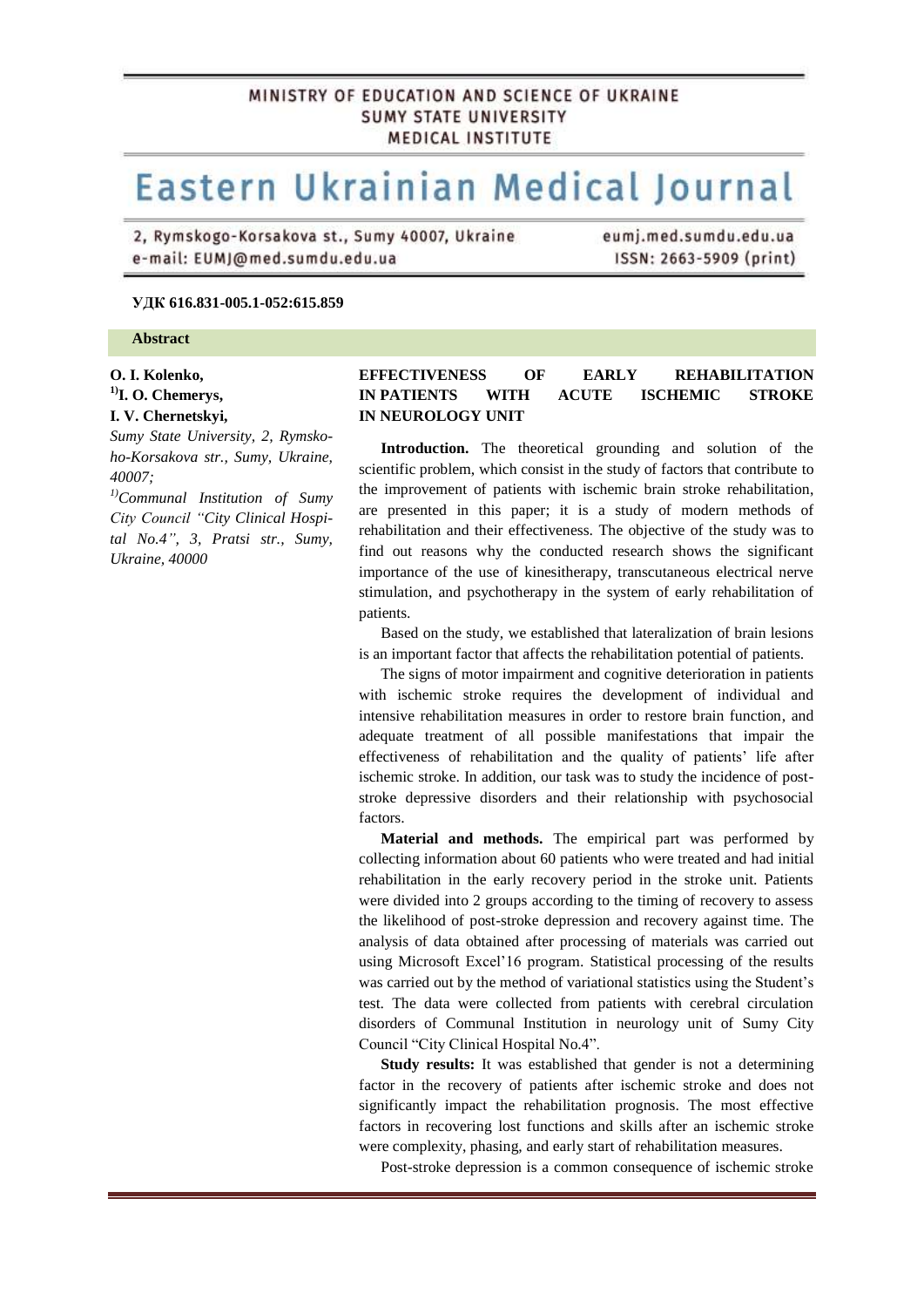and 54 (90 %) patients ( $p < 0.05$ ) have it. The characteristic feature of depression in post-stroke patients was the persistence of symptoms, mild and moderate degree of severity, criticism of their condition, etc. Depressive disorders were complex, polymorphic, and included signs of both organic depression and personal response to the development of a brain damage. The relationship of depression with the severity of neurological deficits, localization of the focus, as well as with psychosocial factors such as lonely living, loss of work, high social and professional status were shown. Further study of cognitive impairment and the role of specialists in solving the problem of their correction are required. Thus, a complete clinical-neurological and rehabilitation characteristic of patients with different baseline data and conditions is given, based on the results of our own research.

**Keywords:** stroke, ischemic stroke, rehabilitation, depression, transcutaneous electrical nerve stimulation, TENS.–

**Corresponding author:** *o.kolenko@med.sumdu.edu.ua*

#### **Резюме**

#### **О. І. Коленко, 1)І. О. Чемерис,**

**І. В. Чернецький,** 

*Сумський державний університет, вул. Римського-Корсакова, 2, Суми, Україна, 40007; 1)КНП «Клінічна лікарня №4», Сумської міської ради, вул. Праці, 3, Суми, 40000*

## **ЕФЕКТИВНІСТЬ РАННЬОЇ РЕАБІЛІТАЦІЇ У ХВОРИХ З ГОСТРИМ ІШЕМІЧНИМ ІНСУЛЬТОМ В УМОВАХ НЕВРОЛОГІЧНОГО ВІДДІЛЕННЯ.**

**Вступ.** Наявність ознак рухових та когнітивних порушень у пацієнтів з ішемічним інсультом (ІІ) вимагає розробки програми індивідуальних та інтенсивних реабілітаційних заходів з метою відновлення функцій мозку, та адекватного лікування всіх можливих проявів, які погіршують відновлення. Встановлено, що стать не є визначальним фактором відновлення хворих після ішемічного інсульту і суттєво не впливає на прогноз реабілітації. Комплексність, етапність, ранній початок реабілітаційних заходів – найбільш ефективний фактор відновлення втрачених функцій та навичок після ІІ.

**Мета роботи.** Надати теоретичне обґрунтування та розв'язання наукової задачі, яка полягає у вивченні факторів, що сприяють покращенню реабілітації хворих з ІІ; вивчити сучасні методи відновлення функцій та їх ефективність. Проведене дослідження показує суттєву значимість застосування кінезітерапії, черезшкірної електронейростимуляції (ЧЕНС) та психотерапії у системі ранньої реабілітації хворих.

**Матеріали та методи.** Було обстежено 60 хворих, які лікувалися та проходили початковий реабілітаційний курс у ранньому відновному періоді в умовах неврологічного відділення для хворих з порушеннями мозкового кровообігу КУ СМР «Міська клінічна лікарня №4». Пацієнти були розділені на 2 групи залежно від термінів відновлення з метою оцінки ймовірності розвитку післяінсультного депресивного стану та динаміки відновного лікування. Аналіз даних, отриманих після обстеження, проводився за допомогою програм "Microsoft Excel'16". Статистичну обробку результатів здійснювали методом варіативної статистики за критерієм Стьюдента.

**Результати.** На основі дослідження встановлено, що латералізація ураження при ішемічному інсульті являється важливим фактором, який впливає на реабілітаційний потенціал хворих. Депресія є частим наслідком ішемічного інсульту і через 6 місяців відмічається у 54 (90 %) хворих (p < 0,05). Її характерними рисами у постінсульт-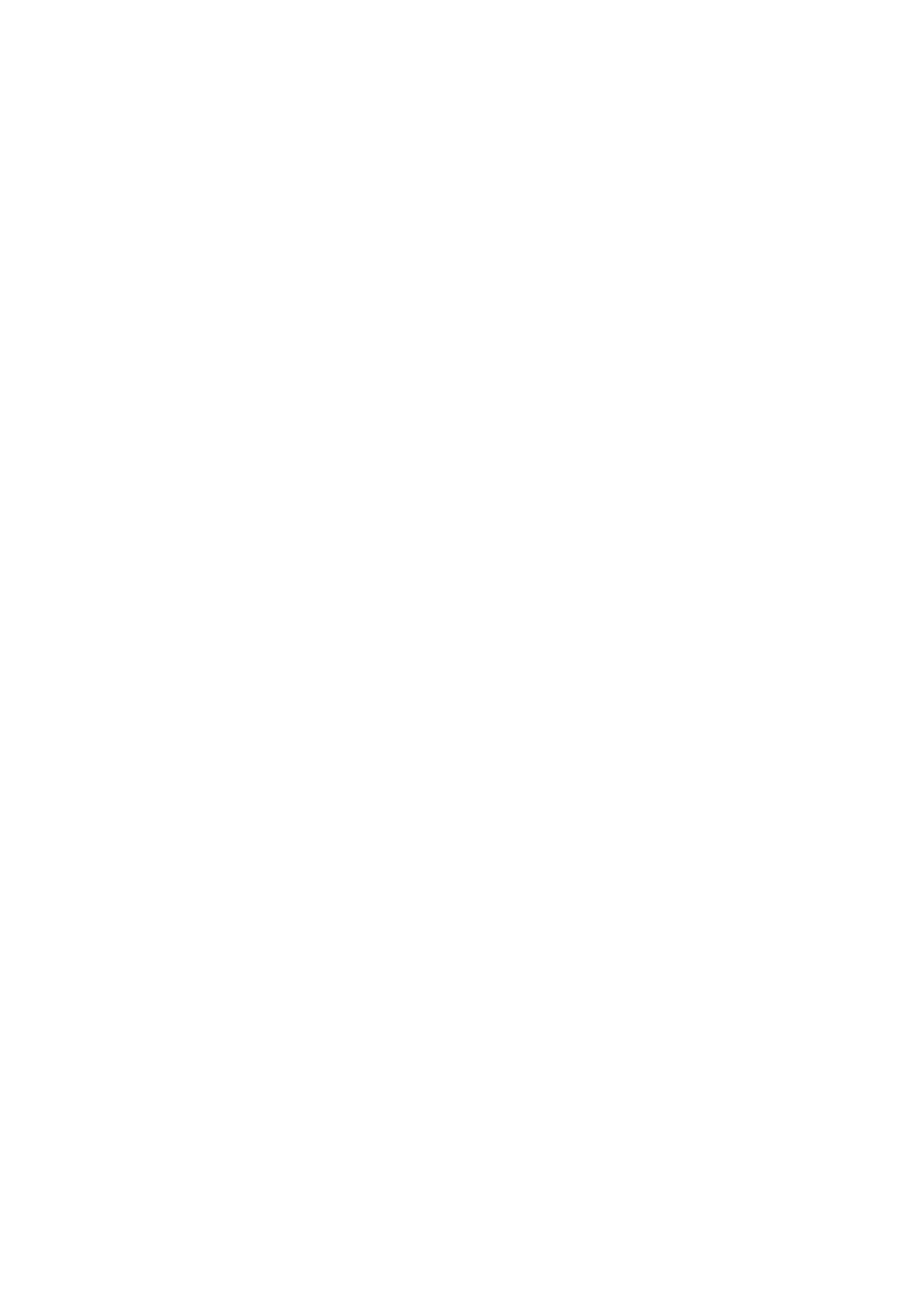The analysis of the development of the depression, depending on the localization and severity of stroke was held. We did not find a clear dependence on the development of depression on the localization of stroke. It could only be noted that more pronounced depression was observed in patients with right-sided localization of the IS. In accordance with the results in group A, the proportion of patients with a mild form of depression was 76.6 %. In group B, the rate was 86.7 %, but it was mild and moderate depression.

Unfortunately, to date, rehabilitation activities in municipal hospitals have been constructed in such a way that the greatest attention is paid to motor rehabilitation. This can be explained by the considerable social importance of immobility, which requires the involvement of outside assistance, causes the disability and financial costs of society.

#### **Conclusions**

1. In the course of the work, the current state of providing rehabilitation assistance to patients in the conditions of further industry reform was studied and analyzed. The conducted research shows the significant importance of the use of kinesitherapy, TENS and psychotherapy in the system of early rehabilitation of patients. The fact that lateralization of lesions in IS is an important factor influencing the rehabilitation potential is confirmed. The presence of signs of movement and cognitive impairment in patients with brain ischemia requires the development of a program of individual and intensive rehabilitation measures to restore brain function and adequate treatment of all possible manifestations that impair the effectiveness of rehabilitation measures and impair the quality of life of patients after stroke. The most effective factors in recovering of lost functions and skills after an IS are complexity, phasing, early start of the rehabilitation.

It is established that gender is not a determining factor in the recovery of patients after IS and does not significantly affect the prognosis of rehabilitation.

2. Thus, the conducted comprehensive

Nevertheless, equally important is psychological and speech rehabilitation, because speech is a no less important tool for the work of a particular category of patients, and psychological correction in the presence of defects contributes to reducing the percentage of post-stroke depressive states. Swallowing disorders are also within the competence of the speech therapist. Productive rehabilitation has not yet been established with this category of patients. The primary method of correction of post-stroke speech disorders is to renew speech, reading, and writing sessions with a speech therapist- aphasiologist or neuropsychologist conducted on the background of receiving nootropics. However, not always the staff of the department has specialists at the appropriate level. However, this is a reason for further in-depth research.

epidemiological, clinical and neurological, the statistical study made it possible to assess the epidemiological situation in Sumy region and in the Sumy city, study the most common risk factors, determine the rehabilitation potential of patients and indicate that early approach, consistency and individuality contribute to effective recovery after stroke. The obtained results allow developing and proposing measures to improve the rehabilitation program aimed at increasing the daily activity of the patient's life with stroke.

3. To increase the effectiveness of the rehabilitation period of patients with stroke and to improve the system of providing care assistance, the following measures should be followed: 1) to encourage patients to active rehabilitation activities and all necessary techniques to improve lost functions; 2) create conditions for the introduction of advances physical rehabilitation techniques, including the TENS and special exercises for the acquisition of self-care skills; 3) adhere to the principles of duration and complexity of rehabilitation; 4) actively involve patients' relatives, provide outreach and psychological support measures.

#### **Prospects for future research**

- 1. Define and expand the role of related specialists in the treatment of cognitive dysfunctions.
- 2. Particular attention should be given to the problem of speech rehabilitation and resumption of swallowing.
- 3. Expand the role of a speech therapist in the rehabilitation of verbal function.